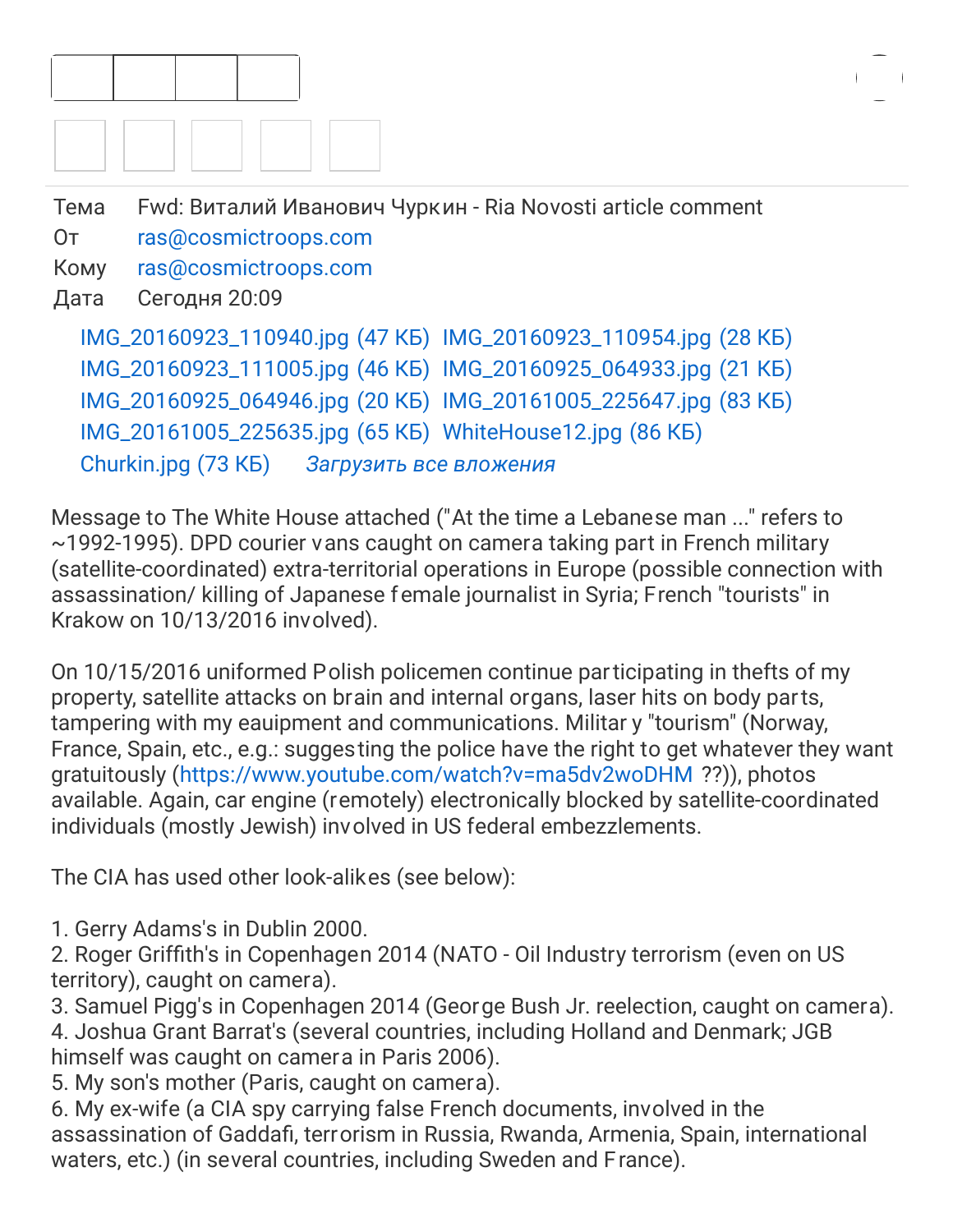7. Ms. Schouten (Sweden, massacr e of Palestinians at Jenin's camp, caught on camera).

8. more

My 10/18/2016 RIA Novosti article ("Churkin called the conditions for a permanent ceasefire in Aleppo") comment (under "Alfred Art"), available at <https://ria.ru/syria/20161018/1479433479.html>. More than 56750 views in the first 19 hours.

Most of the sites' contents (English v ersion) can be downloaded from the main page; (181643831 bytes, MD5 = a2508f6609b157f5864d38abd2ac35dc).

[www.cosmictroops.com/pdfs/entiresite.zip](http://www.cosmictroops.com/pdfs/entiresite.zip) [www.biosatellites.com/pdfs/entiresite.zip](http://www.biosatellites.com/pdfs/entiresite.zip) [www.artimeconsulting.com/pdfs/entiresite.zip](http://www.artimeconsulting.com/pdfs/entiresite.zip)

-------- Исходное сообщение -------- Тема: Fwd: CAPTAIN RFN MIKHAIL YURYEVICH KOZYRIN Дата: 2016-10-08 18:45 От: [ras@cosmictroops.com](mailto:ras@cosmictroops.com) Кому: [press@roscosmos.ru](mailto:press@roscosmos.ru)

-------- Исходное сообщение -------- Тема: Fwd: CAPTAIN RFN MIKHAIL YURYEVICH KOZYRIN Дата: 2016-10-08 18:38 От: [ras@cosmictroops.com](mailto:ras@cosmictroops.com) Кому: [embajada@venezuela.co.cu](mailto:embajada@venezuela.co.cu)

-------- Исходное сообщение -------- Тема: Fwd: CAPTAIN RFN MIKHAIL YURYEVICH KOZYRIN Дата: 2016-10-08 18:38 От: [ras@cosmictroops.com](mailto:ras@cosmictroops.com) Кому: [embve.cuhbn@mppre.gob.ve](mailto:embve.cuhbn@mppre.gob.ve)

-------- Исходное сообщение -------- Тема: Fwd: CAPTAIN RFN MIKHAIL YURYEVICH KOZYRIN Дата: 2016-10-08 18:33 От: [ras@cosmictroops.com](mailto:ras@cosmictroops.com) Кому: [venepren@embajadacuba.com.ve](mailto:venepren@embajadacuba.com.ve)

-------- Исходное сообщение -------- Тема: CAPTAIN RFN MIKHAIL YURYEVICH KOZYRIN Дата: 2016-10-08 13:09 От: [ras@cosmictroops.com](mailto:ras@cosmictroops.com)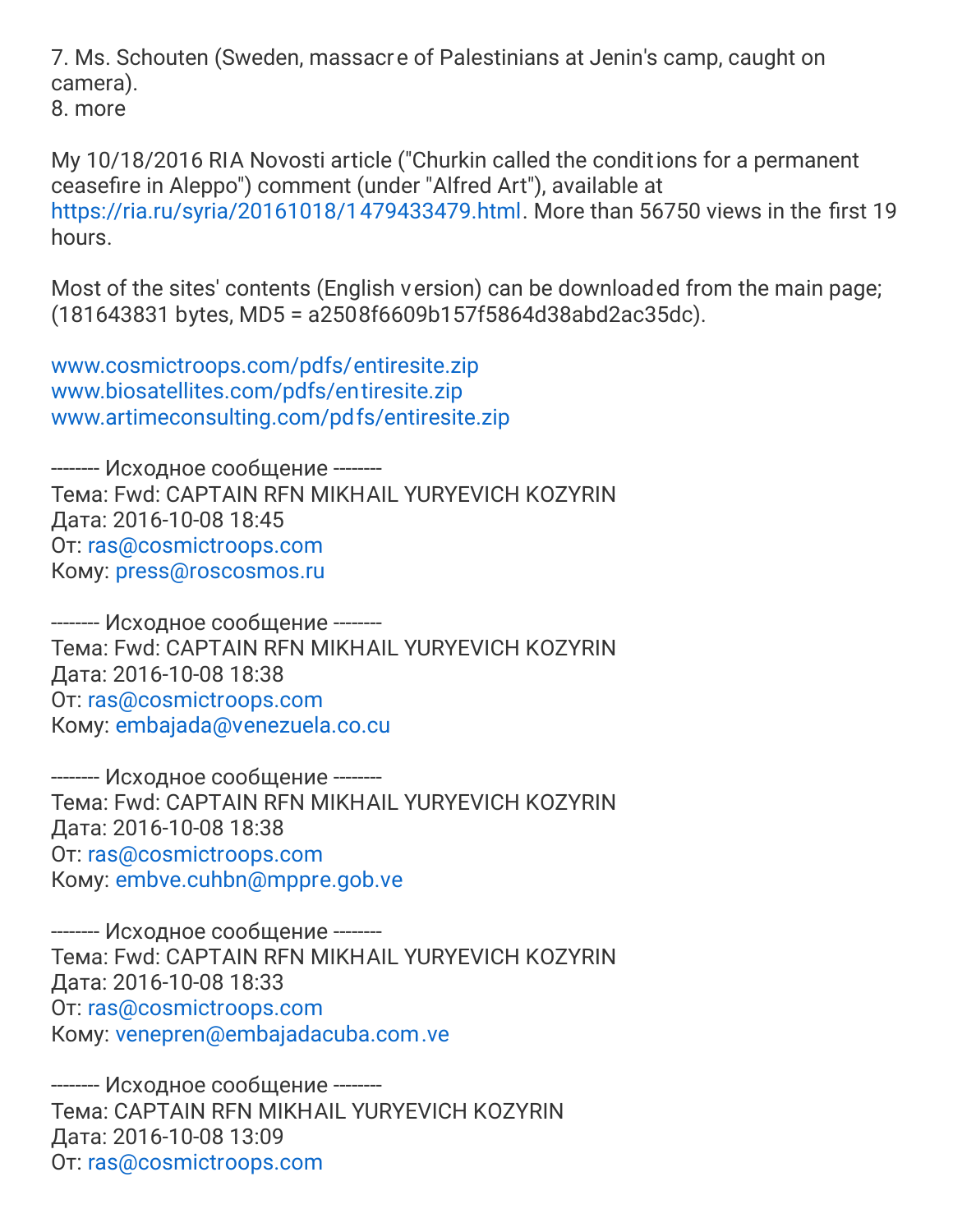Кому: [embassy@russianembassy.org](mailto:embassy@russianembassy.org)

These Krakow bandits are being coordinated from Tampa, Florida. Lookalikes of one american living on Rocinante Street in 1992 and named Tray have been seen in Tallinn (2013) and in L'vov (2014) (the former using nuclear satellites and posing as a lawy er). I have concrete information, but by email is not possible to convey it.

Above-mentioned Tray is indirectly invoved in the shooting of Congresswoman Cliffords (Space weapons - US Federal Budget - Arizona segregation - Leningrad / Saint Petersburg). One of his roommates was a student from Venezuela. Cuba has been historically targeted from Tampa for subversion and invasion preparations.

I contacted today Egypt Air for the same reasons.

Thank you for your understanding.

-------- Исходное сообщение -------- Тема: Fwd: Metro Jet (Russia): ГВП ГП РФ / Следственный Комитет Российской Федерации Дата: 2016-10-06 10:51 От: [ras@cosmictroops.com](mailto:ras@cosmictroops.com) Кому: [favt@yandex.ru](mailto:favt@yandex.ru), [pressa@scaa.ru](mailto:pressa@scaa.ru)

-------- Исходное сообщение -------- Тема: Fwd: ГВП ГП РФ / Следственный Комитет Российской Федерации Дата: 2016-10-06 10:41 От: [ras@cosmictroops.com](mailto:ras@cosmictroops.com) Кому: [info@metrojet.ru](mailto:info@metrojet.ru)

During the night from October 5th - 6th, Jewish vandals connected with a Krakow business front run by Italians (Neapolitans) that has been used by the French military (photos available), passing next to my car (while i tried sleeping), scanning the br ain/ laser-hitting body parts (torture); one of them opened its back door (ha ving remotely tampered with the central lock system?, around 4:30 a.m.). French / U.S. military subversion coordinated with involvement from Tampa, Florida (the mafia/ camorra call itself U.S. counterespionage, hinting at Sicily). South African activists (extr eme-right CIA/ U.S. State Department customers) had walked by earlier, suggesting my meeting with a Colombian General at the embassy of Colombia in Moscow in Oct ober 2010, as i stood in the rain begging for money. Again uniformed Polish policemen took part.

Attached images: reference numbers of October 5th, 2016 denunciations through Russian Military Prosecutor's Office and Investigative Committee of the Russian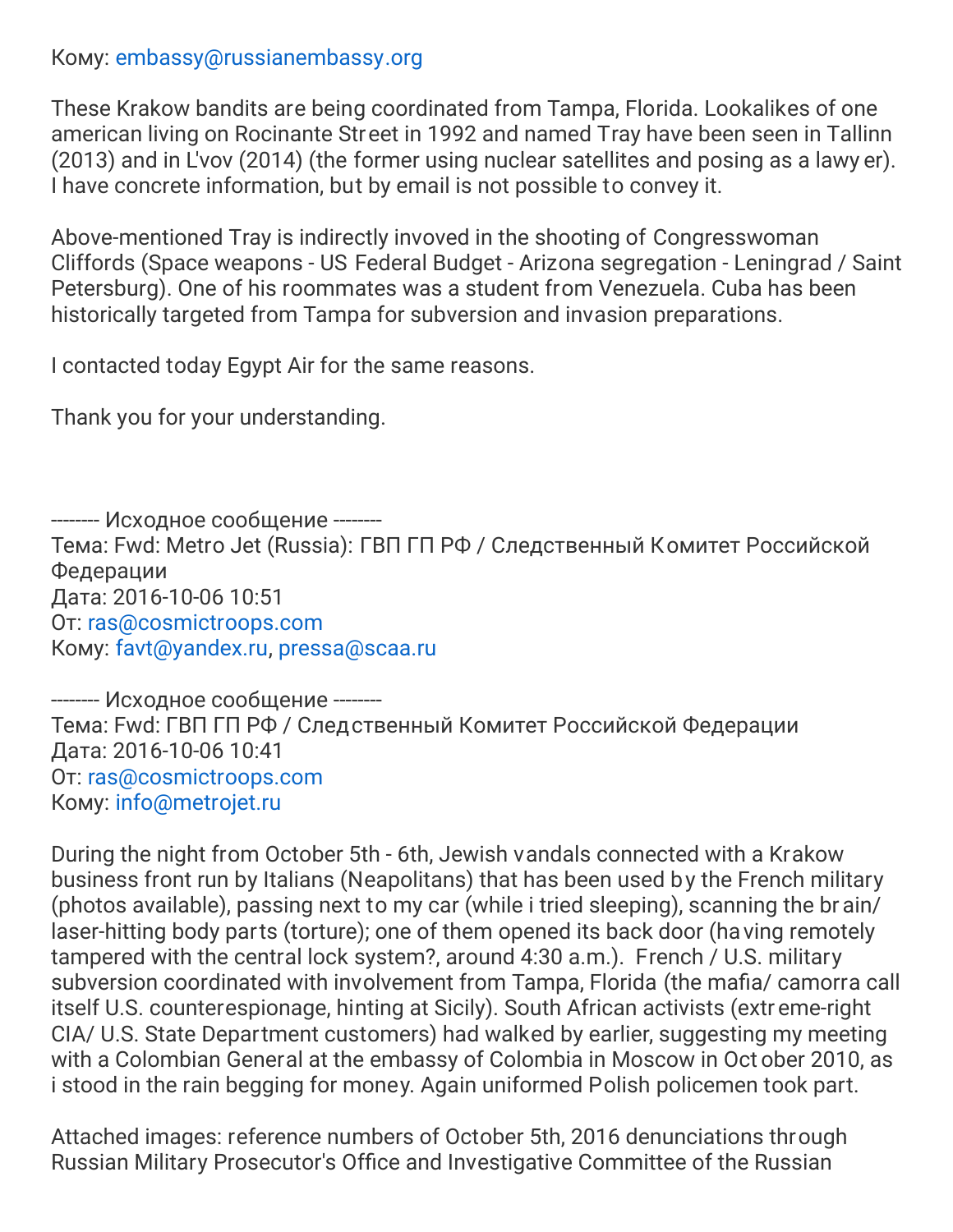Federation websites (international terrorism on Russian territory with numerous victims; see /latest.php pages).

The French Communist Party appears to be unreachable (emails blocked by the French military), for already several weeks. Attacks and sabotage in Krakow with the participation of French military personnel in plain clothes (and other "tourists") continue.

-------- Исходное сообщение -------- Тема: Сообщение ФСБ Дата: 2016-10-01 09:32 От: [ras@cosmictroops.com](mailto:ras@cosmictroops.com) Кому: [rusembpol@mid.ru](mailto:rusembpol@mid.ru)

-------- Исходное сообщение -------- Тема: Fwd: Выдвижение кандидата на пост посла США на Кубе Дата: 2016-10-01 09:24 От: [ras@cosmictroops.com](mailto:ras@cosmictroops.com) Кому: Fsb <[Fsb@fsb.ru](mailto:Fsb@fsb.ru)>

-------- Исходное сообщение -------- Тема: Fwd: Выдвижение кандидата на пост посла США на Кубе Дата: 2016-10-01 09:19 От: [ras@cosmictroops.com](mailto:ras@cosmictroops.com) Кому: [media@sberbank.ru](mailto:media@sberbank.ru)

I am financially choked by the CIA Jew mafia. The day the black man was killed by the white police, an american white boy that claimed being the owner of a Kr akow translating agency, "happened to walk by, offer me to a drink, i refused, he gave me twenty Pln". In such conditions, i hope you understand, it is impossible to stay in this city any longer.

U.S. diplomatic personnel in several countries, including Swizerland and Poland, are actively and continuously supporting in every possible way such South African garbage.

-------- Исходное сообщение -------- Тема: Fwd: Выдвижение кандидата на пост посла США на Кубе Дата: 2016-10-01 08:59 От: [ras@cosmictroops.com](mailto:ras@cosmictroops.com) Кому: [8upr@mil.ru](mailto:8upr@mil.ru)

-------- Исходное сообщение --------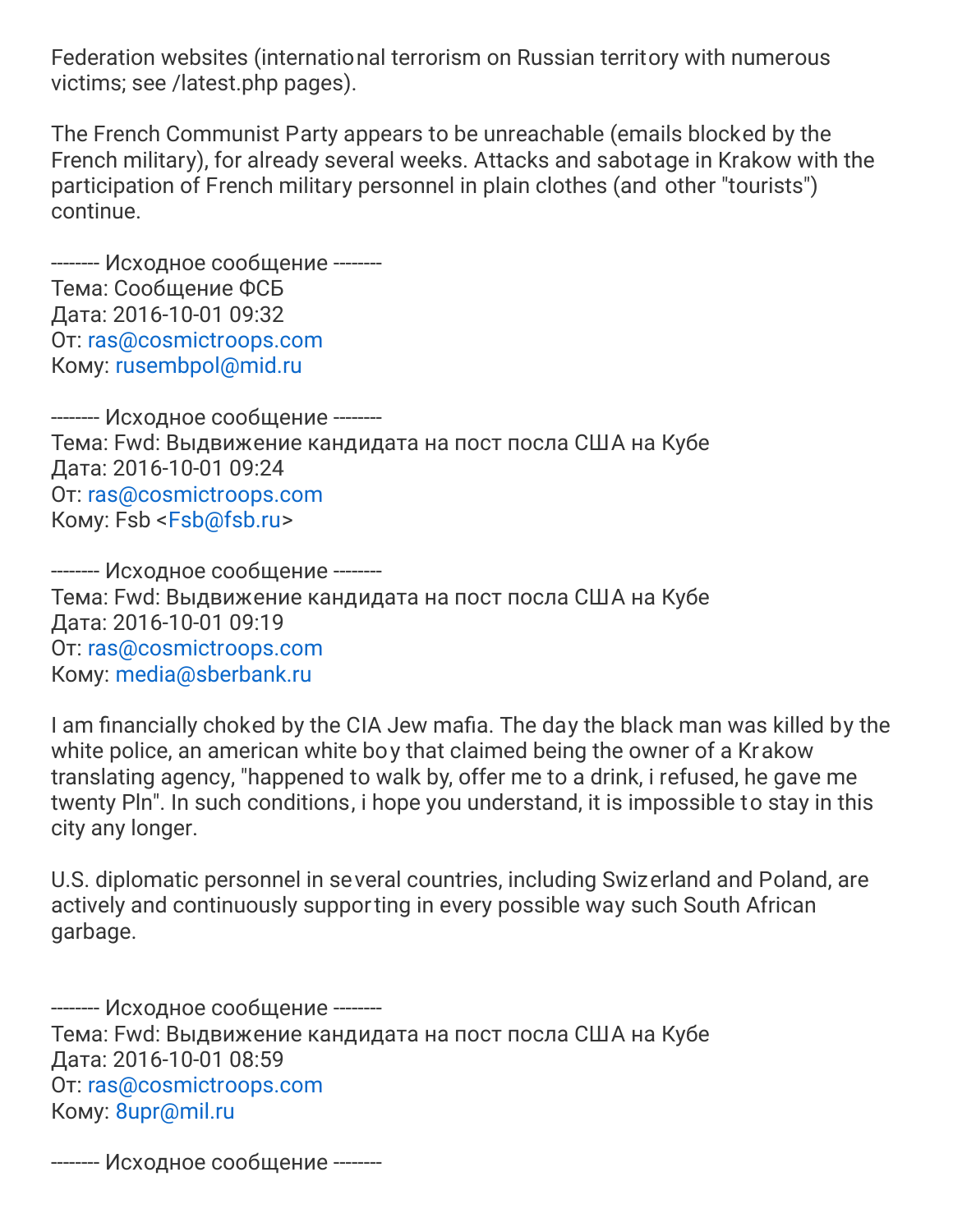Тема: Fwd: Выдвижение кандидата на пост посла США на Кубе Дата: 2016-10-01 08:56 От: [ras@cosmictroops.com](mailto:ras@cosmictroops.com) Кому: [dobro@novorossia.pro](mailto:dobro@novorossia.pro)

-------- Исходное сообщение -------- Тема: Выдвижение кандидата на пост посла США на Кубе Дата: 2016-10-01 08:55 От: [ras@cosmictroops.com](mailto:ras@cosmictroops.com) Кому: [info@clubnb.ru](mailto:info@clubnb.ru)

-------- Исходное сообщение -------- Тема: Fwd: Nomination of candidate to post of ambassador to Cuba Дата: 2016-10-01 08:51 От: [ras@cosmictroops.com](mailto:ras@cosmictroops.com) Кому: [ambasada.liban@gmail.com](mailto:ambasada.liban@gmail.com), [budapest.pe@dfa.gov.ph,](mailto:budapest.pe@dfa.gov.ph) [consular.ph@mail.datanet.hu,](mailto:consular.ph@mail.datanet.hu) [administration@embassyofindia.ro,](mailto:administration@embassyofindia.ro) [indobuch@indonezia.ro](mailto:indobuch@indonezia.ro)

Last two images (see time signatur e):

IMG\_20160925\_064933: Since early morning, the F rench military (Jewish gangsters connected with Chicago and targeting Cuba, see time signature; others have been also caught on camera using (possibly) French military satellites to steal) filming car /streets and scanning brain / laser-hitting body parts. Ukrainian citizens again participating (Right Sector?). Photographed man involved in below-mentioned recent killing of black by white US police officer (since 2012 done systematically and with military (South African) support). At nighttime, male / female activists standing next to my car, making noises / comments to wake me up. I recommended officer of the US embassy in Brussels \*\*\*\* policemen / militar y vandals such as these ones, during phone subsequent conversation. Communications / equipme nt illegal tampering continues, even as i send this email; U.S. diplomatic personnel in P oland appear to be coordinating such thefts / subversion. In 2013, i photographed CIA agents at Warsaw's Chopin airport that were consciously taking part in these racist killings and segregation.

IMG\_20160925\_064946: militar y agent parking his car behind mine, harassing.

-------- Исходное сообщение --------

Тема: Fwd: Выдвижение кандидата на пост посла США на Кубе Дата: 2016-09-28 09:19

От: [ras@cosmictroops.com](mailto:ras@cosmictroops.com)

Кому: [ambasada.bue@fibertel.com.ar,](mailto:ambasada.bue@fibertel.com.ar) [embasaudita@fibertel.com.ar](mailto:embasaudita@fibertel.com.ar), [embajadaargelia@fibertel.com.ar,](mailto:embajadaargelia@fibertel.com.ar) [armenia@fibertel.com.ar](mailto:armenia@fibertel.com.ar)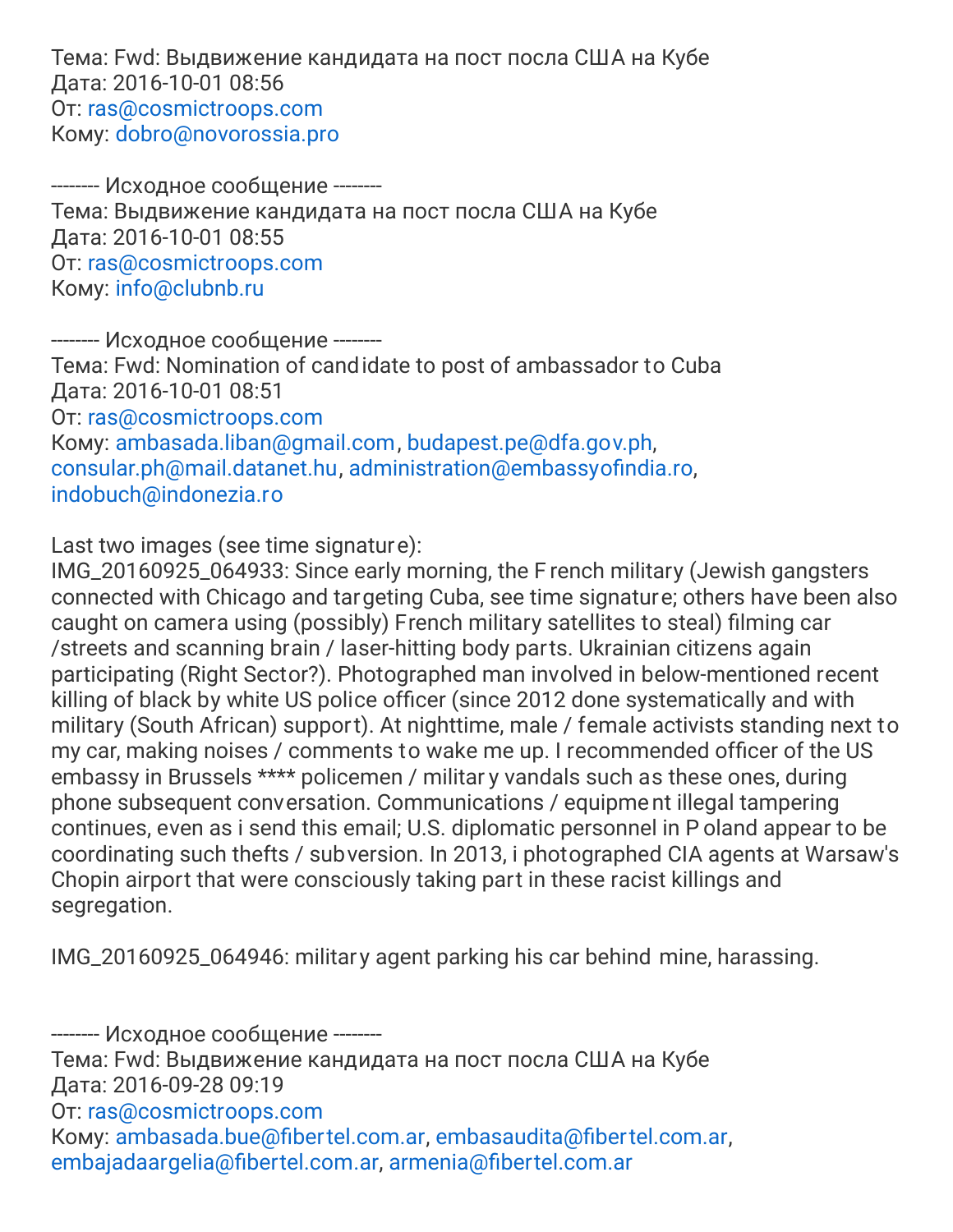Thefts and attacks by Polish military, with participation of French servicemen in plain clothes, continue (photos available, police station on Rue de Vaugirard, Paris implicated). Attack on humanitarian convoy - U.S. air strike on Syrian troops.

[www.biosatellites.com/latest.php](http://www.biosatellites.com/latest.php) [www.cosmictroops.com/latest.php](http://www.cosmictroops.com/latest.php) [www.artimeconsulting.com/latest.php](http://www.artimeconsulting.com/latest.php) [www.pedroso.pl/latesthttps.php](http://www.pedroso.pl/latesthttps.php)

-------- Исходное сообщение -------- Тема: Fwd: Manslaughter by US White Police, satellite-coordinated (again). Дата: 2016-09-24 09:30 От: [ras@cosmictroops.com](mailto:ras@cosmictroops.com) Кому:

Under police protection and with military participation (in plain clothes and through illegal equipment) White-Jew South African agents stealing, filming car/ str eets/ public establishments and scanning brain - laser hitting body parts.

Attacks on head produce local bumps (danger of cancer?). F or example, two police scumsters dashing awalnut against the sidewalk of a banking institution corner (attached images) - yesterday's assassination by white police of yet another black in the U.S. (Ukraine's Right Sector implicated, more photos available; multiple proofs of complicity of the so-called criminal brigade of the police (low-le vel "businessmen")).

The US embassy in Warsaw and its consulate in Krakow received above information today by email. French "tourists" satellite-coordinated from Paris in real-time regime continue taking part.



[I](https://webmail.hosting.reg.ru/?_task=mail&_action=get&_mbox=Sent&_uid=148777&_token=Cq0qCpKodF6Yr89flFDLodsyQXaaF4rO&_part=2)MG\_20160923\_110940.jpg47 КБ[Показать](https://webmail.hosting.reg.ru/?_task=mail&_action=get&_mbox=Sent&_uid=148777&_token=Cq0qCpKodF6Yr89flFDLodsyQXaaF4rO&_part=2) [Загрузить](https://webmail.hosting.reg.ru/?_task=mail&_action=get&_mbox=Sent&_uid=148777&_token=Cq0qCpKodF6Yr89flFDLodsyQXaaF4rO&_part=2&_download=1)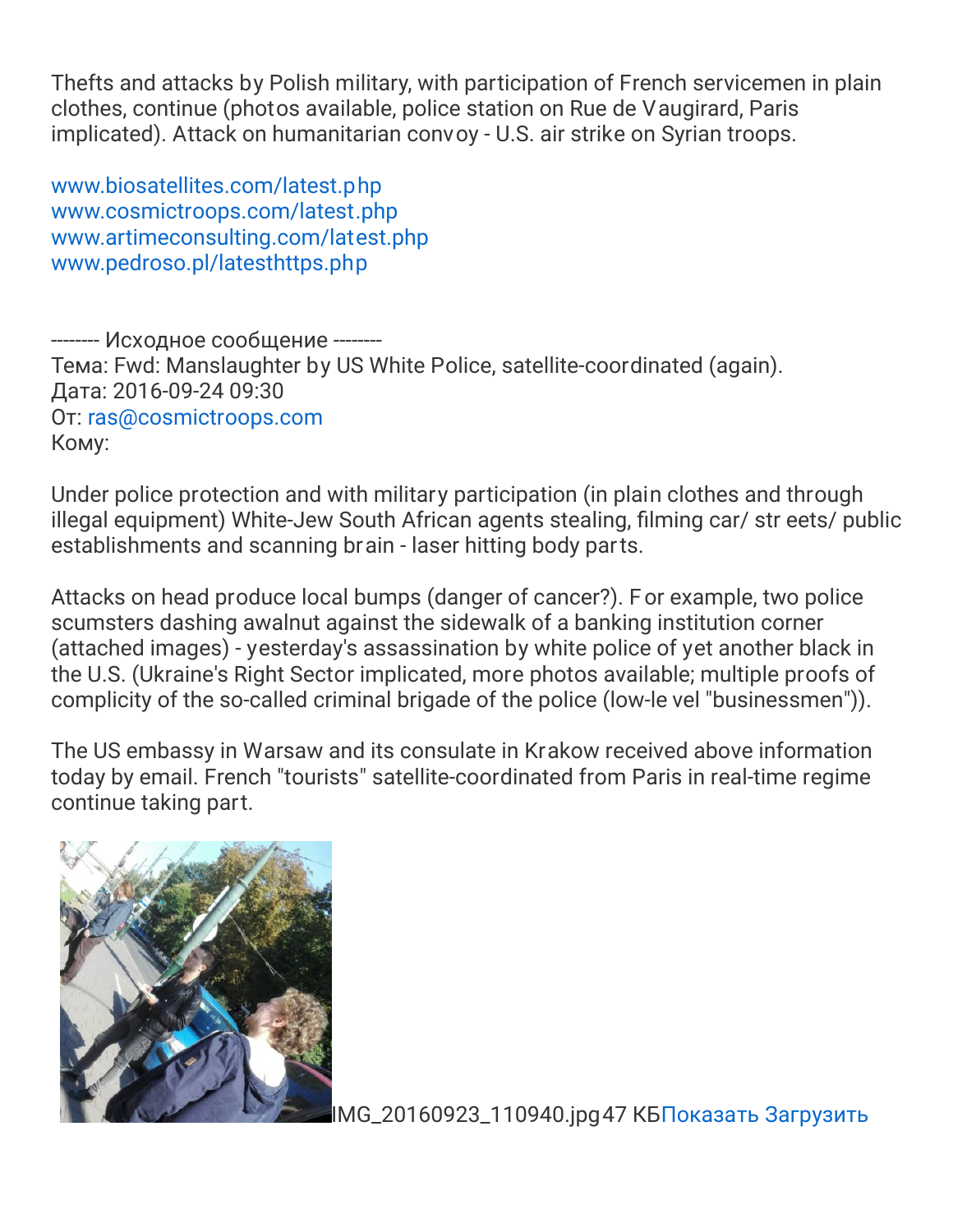

## IMG\_20160923\_110954.jpg28 КБ[Показать](https://webmail.hosting.reg.ru/?_task=mail&_action=get&_mbox=Sent&_uid=148777&_token=Cq0qCpKodF6Yr89flFDLodsyQXaaF4rO&_part=3) [Загрузить](https://webmail.hosting.reg.ru/?_task=mail&_action=get&_mbox=Sent&_uid=148777&_token=Cq0qCpKodF6Yr89flFDLodsyQXaaF4rO&_part=3&_download=1)



## IMG\_20160923\_111005.jpg46 КБ[Показать](https://webmail.hosting.reg.ru/?_task=mail&_action=get&_mbox=Sent&_uid=148777&_token=Cq0qCpKodF6Yr89flFDLodsyQXaaF4rO&_part=4) [Загрузить](https://webmail.hosting.reg.ru/?_task=mail&_action=get&_mbox=Sent&_uid=148777&_token=Cq0qCpKodF6Yr89flFDLodsyQXaaF4rO&_part=4&_download=1)



IMG\_20160925\_064933.jpg21 К[БПоказать](https://webmail.hosting.reg.ru/?_task=mail&_action=get&_mbox=Sent&_uid=148777&_token=Cq0qCpKodF6Yr89flFDLodsyQXaaF4rO&_part=5) [Загрузить](https://webmail.hosting.reg.ru/?_task=mail&_action=get&_mbox=Sent&_uid=148777&_token=Cq0qCpKodF6Yr89flFDLodsyQXaaF4rO&_part=5&_download=1)



IMG\_20160925\_064946.jpg20 КБ[Показать](https://webmail.hosting.reg.ru/?_task=mail&_action=get&_mbox=Sent&_uid=148777&_token=Cq0qCpKodF6Yr89flFDLodsyQXaaF4rO&_part=6) [Загрузить](https://webmail.hosting.reg.ru/?_task=mail&_action=get&_mbox=Sent&_uid=148777&_token=Cq0qCpKodF6Yr89flFDLodsyQXaaF4rO&_part=6&_download=1)